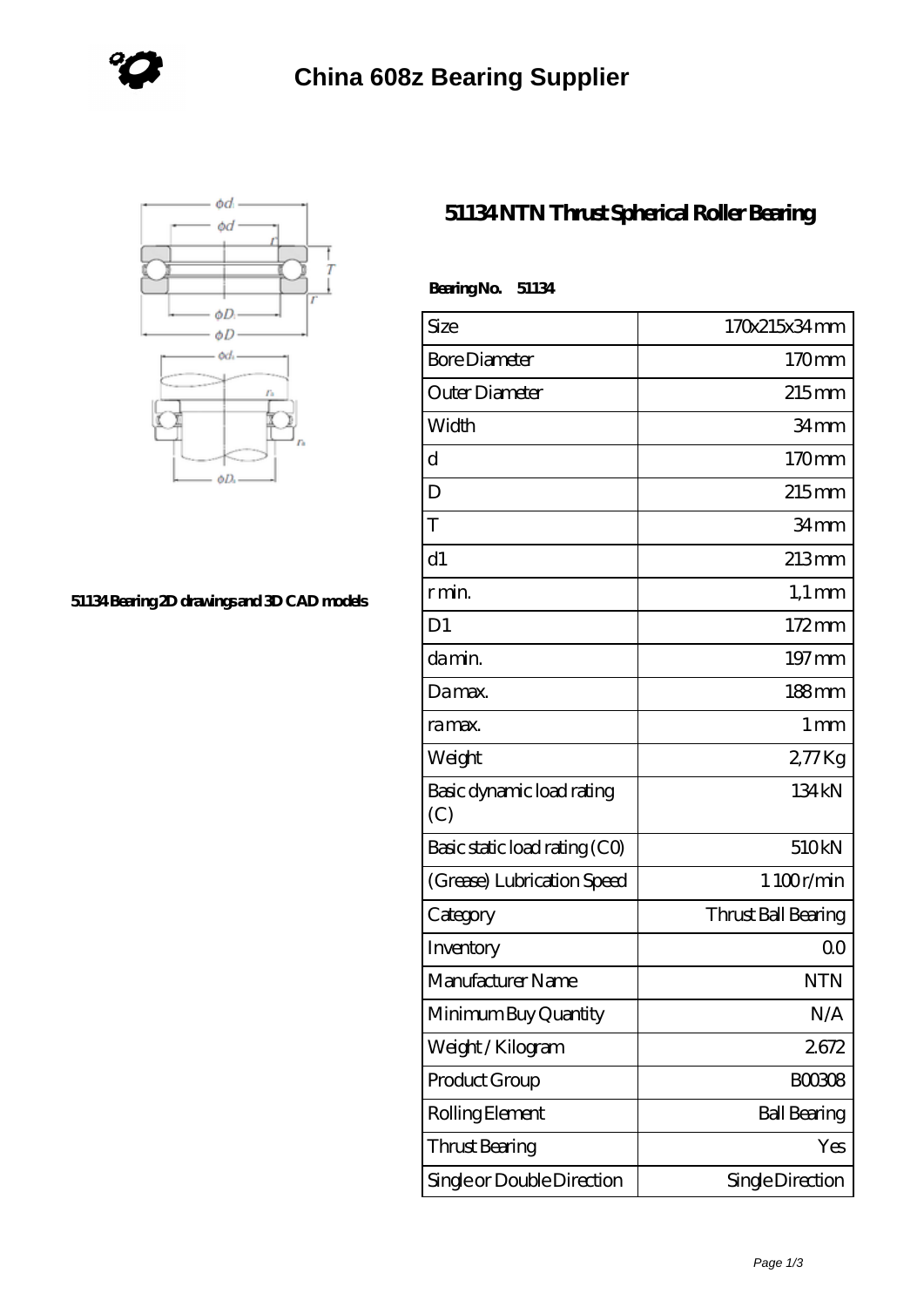| <b>Banded</b>                          | No                                                                                                                                                                         |
|----------------------------------------|----------------------------------------------------------------------------------------------------------------------------------------------------------------------------|
| Cage Material                          | Steel                                                                                                                                                                      |
| Precision Class                        | ABEC 1   ISO PO                                                                                                                                                            |
| Component Description                  | Roller Assembly Plus<br>Raceways                                                                                                                                           |
| <b>Other Features</b>                  | Single Row   With Flat Seat                                                                                                                                                |
| Long Description                       | 170MM Bore 1; 172MM<br>Bore 2 215MM Outside<br>Diameter; 34MM Height;<br><b>Ball Bearing, Single</b><br>Direction; Not Banded;<br>Steel Cage; ABEC 1   ISO PO<br>Precision |
| Inch - Metric                          | Metric                                                                                                                                                                     |
| Category                               | Thrust Ball Bearings                                                                                                                                                       |
| <b>UNSPSC</b>                          | 31171552                                                                                                                                                                   |
| Harmonized Tariff Code                 | 8482105008                                                                                                                                                                 |
| Noun                                   | Bearing                                                                                                                                                                    |
| Keyword String                         | <b>Ball Thrust</b>                                                                                                                                                         |
| Manufacturer URL                       | http://www.ntnamerica.co<br>m                                                                                                                                              |
| Manufacturer Item Number               | 51134                                                                                                                                                                      |
| Weight/LBS                             | 61068                                                                                                                                                                      |
| Bore 2                                 | 6.772Inch   172Millimeter                                                                                                                                                  |
| Outside Diameter                       | 8465Inch   215Millimeter                                                                                                                                                   |
| Height                                 | 1.339 Inch   34 Millimeter                                                                                                                                                 |
| Bore 1                                 | 6693Inch   170Millimeter                                                                                                                                                   |
| Overall Height with<br>Aligning Washer | OInch   OMillimeter                                                                                                                                                        |
| bore diameter:                         | 170mm                                                                                                                                                                      |
| dynamic load capacity:                 | 134000N                                                                                                                                                                    |
| outside diameter:                      | $213 \text{mm}$                                                                                                                                                            |
| operating temperature<br>range:        | $-40$ to $120^{\circ}$ C                                                                                                                                                   |
| overall width:                         | 34 mm                                                                                                                                                                      |
|                                        |                                                                                                                                                                            |